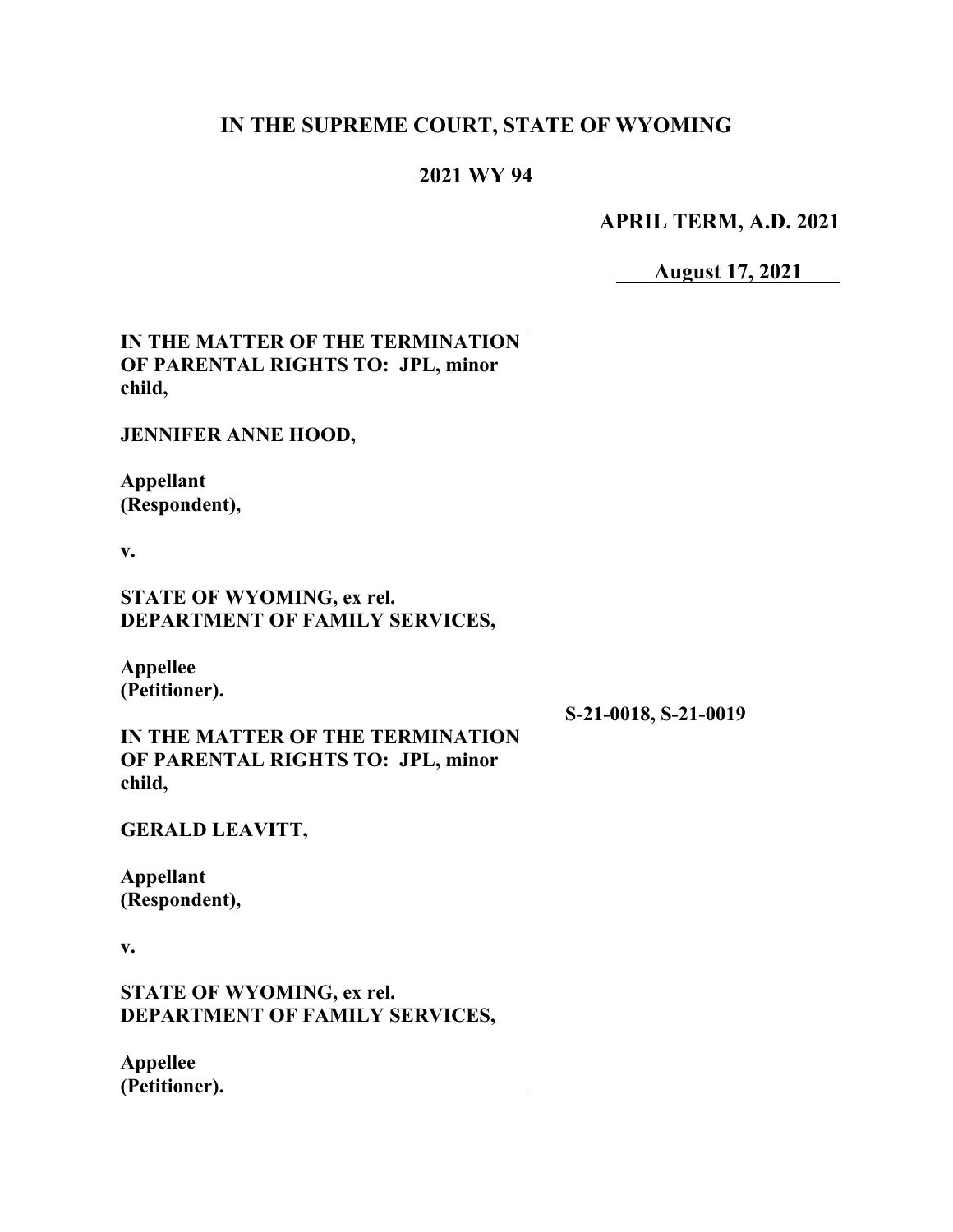### *Appeal from the District Court of Laramie County The Honorable Peter H. Froelicher, Judge*

### *Representing Appellant Jennifer Anne Hood:*

Brianne C. Phillips of Overstreet Homar & Kuker, Cheyenne, Wyoming.

### *Representing Appellant Gerald Leavitt:*

Deborah L. Roden of Woodhouse Roden Nethercott, LLC, Cheyenne, Wyoming.

### *Representing Appellee:*

Bridget L. Hill, Wyoming Attorney General; Misha Westby, Deputy Attorney General; Jill E. Kucera, Senior Assistant Attorney General; Shawnna M. Lamb, Senior Assistant Attorney General. Argument by Ms. Kucera.

### *Guardian ad Litem:*

Joseph R. Belcher, Director, Wyoming Office of Guardian ad Litem; Kimberly Skoutary Johnson, Chief Trial and Appellate Counsel.

# Before FOX, C.J., and DAVIS<sup>\*</sup>, KAUTZ, BOOMGAARDEN, and GRAY, JJ.

*\* Chief Justice at time of oral argument.*

### **BOOMGAARDEN, J., delivers the opinion of the Court; KAUTZ, J., files a specially concurring opinion.**

**NOTICE: This opinion is subject to formal revision before publication in Pacific Reporter Third. Readers are requested to notify the Clerk of the Supreme Court, Supreme Court Building, Cheyenne, Wyoming 82002, of any typographical or other formal errors so that correction may be made before final publication in the permanent volume.**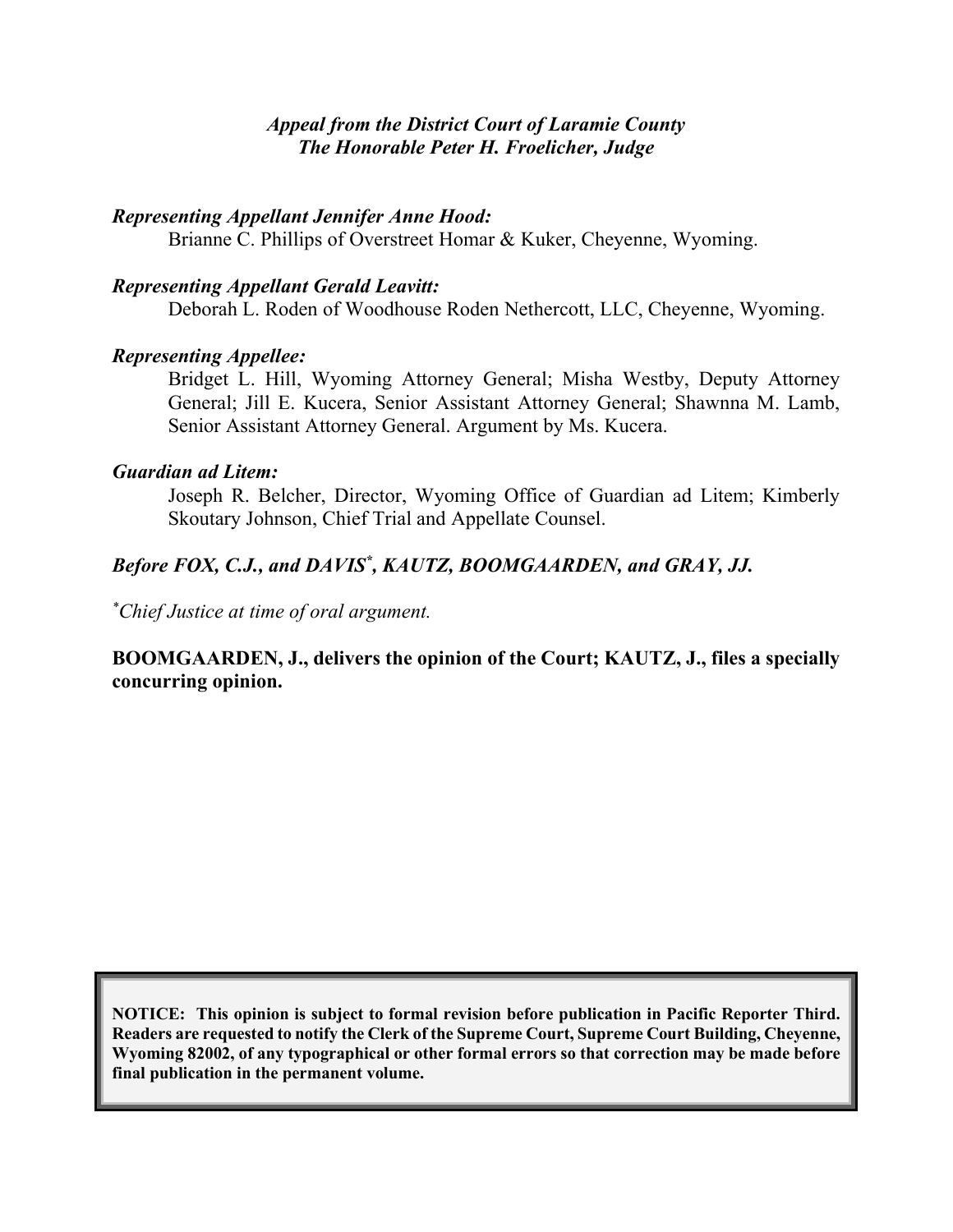#### **BOOMGAARDEN, Justice.**

[¶1] Jennifer Hood (Mother) and Gerald Leavitt (Father) appeal the district court's order granting the Wyoming Department of Family Service's petition to terminate their parental rights under Wyo. Stat. Ann. § 14-2-309(a)(iii) and (a)(v). We affirm the district court's ruling under Wyo. Stat. Ann.  $\S$  14-2-309(a)(v).

#### *ISSUES*

[¶2] The issues in this case are:

I. Did the district court have subject matter jurisdiction?

II. Does sufficient evidence support the district court's determination that the Department presented clear and convincing evidence that Mother and Father are "unfit to have custody and control of the child" pursuant to Wyo. Stat. Ann.  $§ 14-2-309(a)(v)?<sup>1</sup>$  $§ 14-2-309(a)(v)?<sup>1</sup>$  $§ 14-2-309(a)(v)?<sup>1</sup>$ 

#### *BACKGROUND*

[¶3] The Department has been working with the Hood/Leavitt family since 2015, when a neglect case was opened based on the Department's concerns that Mother was educationally neglecting her son  $HB$ .<sup>[2](#page-2-1)</sup> The educational neglect case was ongoing when, on January 4, 2018, Mother tested presumptive positive for methamphetamine, law enforcement arrested her and Father on warrants,<sup>[3](#page-2-2)</sup> and law enforcement took JL and HB into protective custody.

#### *Juvenile Court Proceedings*

[¶4] On January 5, 2018, the district attorney filed a petition alleging Mother and Father neglected JL.<sup>[4](#page-2-3)</sup> The juvenile court promptly held a shelter care hearing. The parties

<span id="page-2-0"></span><sup>1</sup> Because neither Mother nor Father raises the issue, we do not consider whether the Department's reasonable efforts should be a requirement in determining parental fitness under § 14-2-309(a)(v). *See Dunlap v. State of Wyo., Dep't of Family Servs. (In re BAD)*, 2019 WY 83, ¶¶ 22–39, 446 P.3d 222, 227– 33 (Wyo. 2019) (Fox, J., specially concurring).

<span id="page-2-1"></span><sup>&</sup>lt;sup>2</sup> HB is JL's half-brother. Mother and Father began their relationship in 2010, when HB was almost two years old. JL was born in 2012.

<span id="page-2-2"></span><sup>&</sup>lt;sup>3</sup> Mother's presumptive positive test was confirmed with a hair follicle test. Father tested positive for THC in jail.

<span id="page-2-3"></span><sup>&</sup>lt;sup>4</sup> HB was not included in this petition because he had an ongoing case. The two cases proceeded concurrently.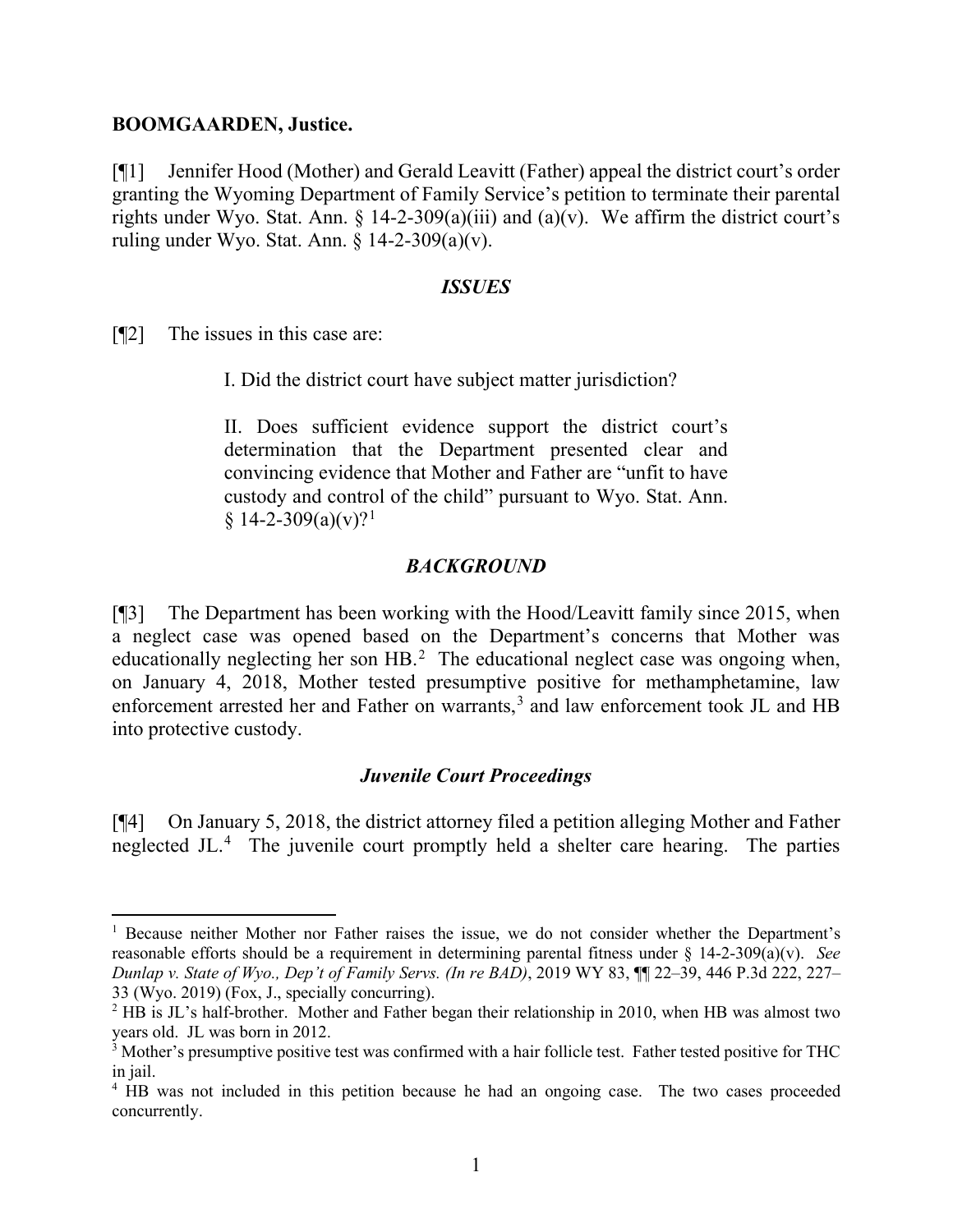stipulated to continued shelter care and JL remained in the Department's custody. At an initial hearing a few weeks later the parents denied the neglect allegations.

[¶5] Two events central to this appeal occurred in April 2018. First, the Department placed JL in relative foster care with Father's brother and sister-in-law.<sup>[5](#page-3-0)</sup> Second, Department caseworker Carly Drew Hutchinson<sup>[6](#page-3-1)</sup> filed a *Family Service Case Plan* without Mother's or Father's signature after they did not call or attend meetings to discuss it. The plan identified the following safety issues and risks based on the Department's assessment: homelessness, unemployment, mental health, substance abuse, and criminal activity. The parents' plans were nearly identical. Each included general requirements related to the proceedings, and communication and cooperation with the Department. Each plan specified an objective—along with corresponding goals and steps—on housing, mental health, substance abuse, criminal activity, and financial stability. Mother's plan identified an additional mental health step.

[¶6] The court issued a series of orders between May and July 2018. In its order following adjudication, it found: the parents had neglected JL, returning her home would be contrary to her welfare, and it was in JL's best interest to remain in the State's custody. The court ordered a multidisciplinary team to convene and return for final disposition. On final disposition, the court ordered legal custody remain with the State and physical placement remain at the discretion of the Department in consultation with the guardian ad litem. It designated family reunification as the permanency plan and ordered the parents to work their case plans. The court preserved the status quo following the June 2018 review hearing and ordered the parents to sign and follow their case plans.

[¶7] The permanency plan remained reunification until January 2019, when the court changed it to adoption, and relieved the Department of further reunification efforts. Formal visitation stopped around that same time on the recommendation of several multidisciplinary team members.

[¶8] The Department's April and June 2019 reports recommended that JL remain in relative foster care, and noted that the parents still did not cooperate with their case plan goals, stay in communication with their caseworker Ms. Batista, cooperate with drug testing, or maintain stable housing.

[¶9] In August 2019, the Department filed an updated *Family Service Case Plan* after Mother told Ms. Batista she would not work a case plan signed by Ms. Hutchinson. Ms.

<span id="page-3-0"></span><sup>&</sup>lt;sup>5</sup> JL remained with the same foster family for two and a half years, through the termination trial. It was a potential adoptive home.

<span id="page-3-1"></span><sup>&</sup>lt;sup>6</sup> Mother did not get along with Ms. Hutchinson, who worked with the family from October 2017 through September 2018. She got along better with Department caseworker Breanna Batista, who inherited the case from Ms. Hutchinson in October 2018 and worked with the family through the termination trial in August/September 2020.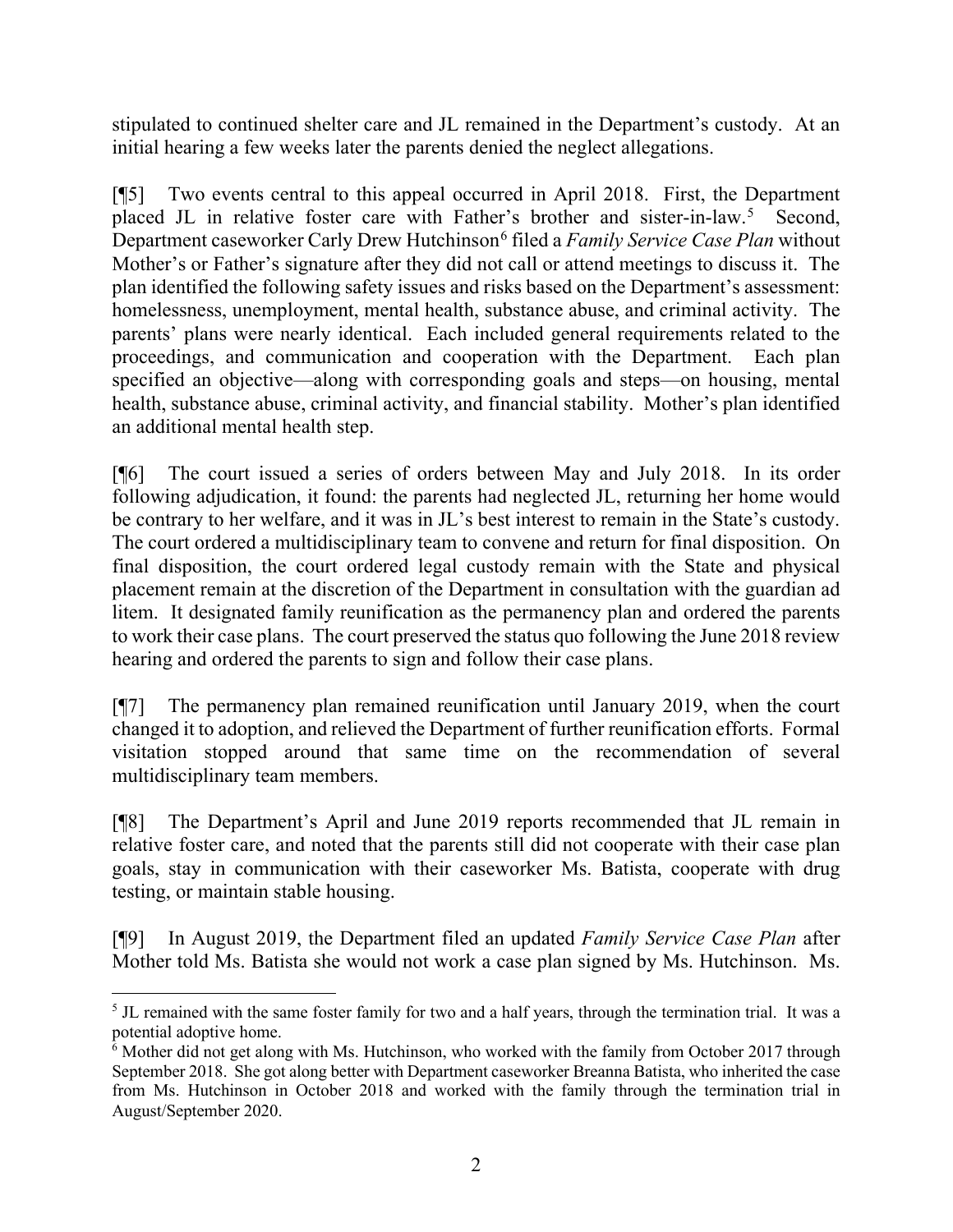Batista replaced Ms. Hutchinson's name with hers and updated the due dates. Otherwise, the plans remained the same because neither parent had addressed the issues identified a year prior.

[¶10] The court allowed JL to move to Texas with her foster family in April 2020. Mother and Father did not mind JL moving to Texas, but they did not want her to move with her current foster family.

[¶11] The Department's June 2020 report identified the progress Mother and Father made since Fall 2019. As to drug testing, Mother had consistently attended all scheduled testing since her release from jail and tested negative. Father had submitted to drug tests following his release from jail but missed several between November 2019 and February 2020. He submitted to a hair follicle test in March 2020 and it was negative for all substances. As to mental health and substance abuse, Mother and Father completed their clinical assessments. Father's assessment recommended individual therapy, but he claimed he did not know this and thus had not yet started therapy. Mother had not signed an information release so Ms. Batista did not know what her assessment recommended. As to parenting, Mother and Father completed a parenting course; however, the facilitator voiced concerns about Mother's perception of what it means to be a safe parent. As to housing, Mother and Father were residing with Father's aunt and planned to move when the bond conditions of Mother's ongoing methamphetamine possession case so allowed. As to financial stability, Father reported employment but had provided no confirmation.

[¶12] After the June 2020 review hearing, the court found the parents had made progress "toward alleviating or mitigating the causes necessitating placement outside of the home<sup>[1]</sup>, but returning JL to the home at that time would be contrary to her welfare and it was in JL's best interest to remain in the State's custody. The permanency plan remained adoption.

# *District Court Proceedings*

[¶13] The Department filed its petition to terminate Mother's and Father's rights on July 10, 2019, about six months after the juvenile court changed the permanency plan to adoption.

[¶14] The district court held a four-day bench trial August 31 to September 3, 2020. Following the close of trial, the district court held the Department proved, by clear and convincing evidence, that Mother's and Father's parental rights should be terminated under § 14-2-309(a)(iii) and (v). It also held it was in JL's best interest to terminate their parental rights.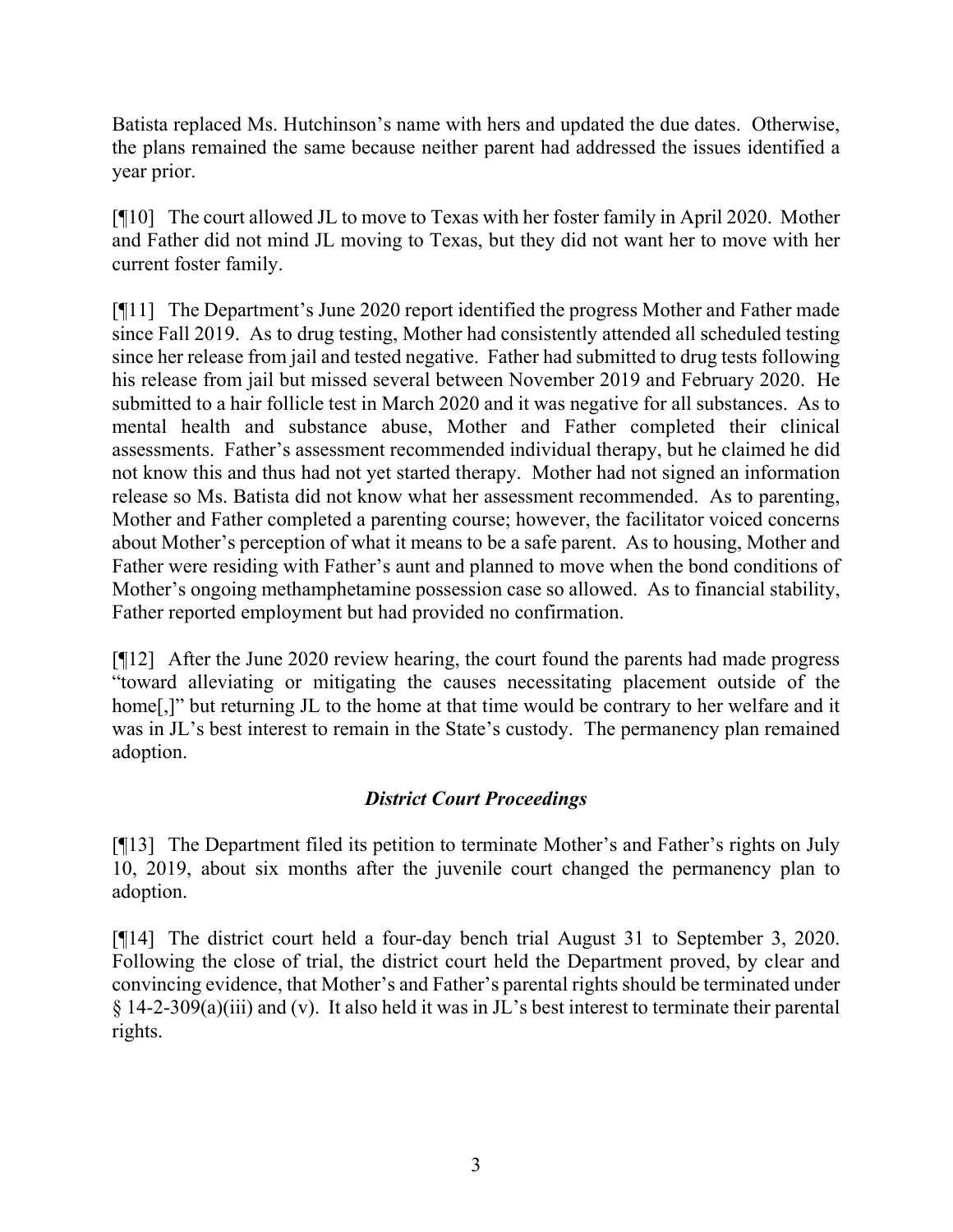[¶15] Mother and Father each timely appealed, challenging the district court's jurisdiction over the termination proceedings and the sufficiency of the evidence to terminate their parental rights.

# *DISCUSSION*

# *I. The district court had subject matter jurisdiction.*

[¶16] Whether the district court had subject matter jurisdiction over the termination proceedings is a question of law we review de novo. *CLB v. State of Wyo., Dep't of Family Servs. (In re HLL)*, 2016 WY 43, ¶ 16, 372 P.3d 185, 189 (Wyo. 2016) (citation omitted).

[¶17] Mother and Father suggest the district court lacked jurisdiction to terminate their parental rights because law enforcement did not have authority to take JL into protective custody in the first place. Existing precedent instructs that the district court had jurisdiction to terminate their parental rights regardless of whether law enforcement had authority to take JL into protective custody.

[¶18] We have held that "the district court's subject matter jurisdiction in a termination action is separate from the issue of the children's shelter care placement[,]" which is a proceeding before the juvenile court. *In re HLL*,  $\P$  15–19, n.3, 372 P.3d at 188–89, n.3 (rejecting the parent's argument that because the Department did not follow its own rules and procedures when it took the children into shelter care in the child protection case, there was no subject matter jurisdiction, and therefore the district court did not have authority to decide the Department's separate termination action).

[¶19] "Under Wyoming Constitution Article 5, § 10, the district court has original jurisdiction over proceedings to terminate parental rights." *Id.* ¶ 18, 372 P.3d at 189. "The Termination of Parental Rights Act also provides that termination proceedings must be heard in the district court." *Id.* (citing Wyo. Stat. Ann. § 14-2-308(a)(iv)). "[A] district court's 'subject matter jurisdiction is invoked with the filing of a complaint stating a case belonging to a general class over which the authority of the court extends.'" *Id.* ¶ 17, 372 P.3d at 189 (citation omitted). The Department is an agency authorized to file a termination action. Wyo. Stat. Ann. § 14-2-310 (LexisNexis 2021); *In re HLL*, ¶ 18, 372 P.3d at 189; *In re LB*, 2014 WY 10, ¶ 12, 316 P.3d 1184, 1187 (Wyo. 2014).

[¶20] Thus, regardless of whether law enforcement had authority to take JL into protective custody—an issue Mother and Father could have but did not raise in the juvenile court the district court had jurisdiction over these separate termination proceedings.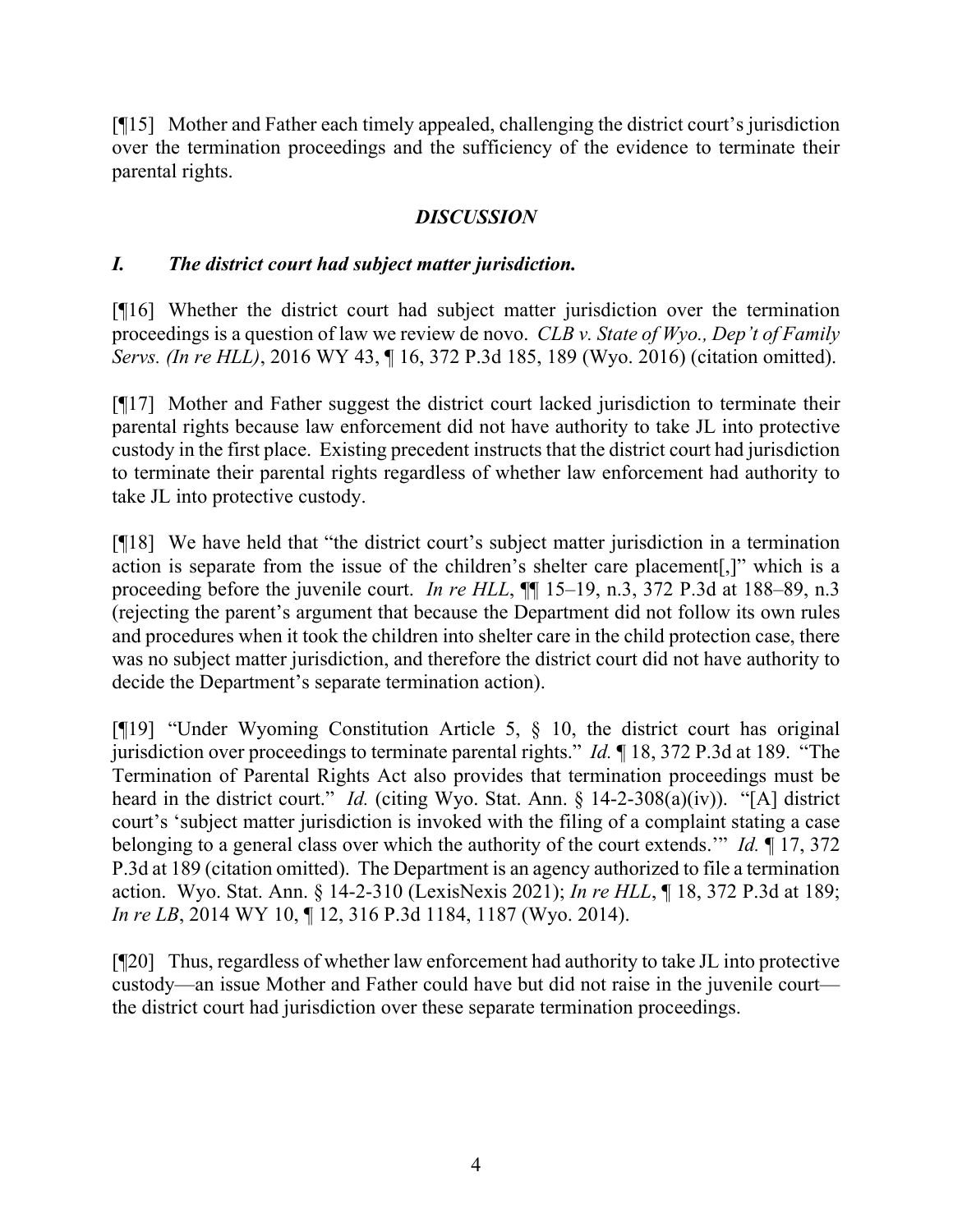*II. Sufficient evidence supports the district court's determination that the Department presented clear and convincing evidence that Mother and Father are "unfit to have custody and control of the child" pursuant to Wyo. Stat. Ann. § 14- 2-309(a)(v).*

[¶21] We apply the following standard of review to determine sufficiency of the evidence to terminate parental rights:

> Due to the tension between the fundamental liberty of familial association and the compelling state interest in protecting the welfare of children, application of statutes for termination of parental rights is a matter for strict scrutiny. As part of this strict scrutiny standard, a case for termination of parental rights must be established by clear and convincing evidence. Clear and convincing evidence is that kind of proof that would persuade a trier of fact that the truth of a contention is highly probable. Rigorous though this standard may be, we apply our traditional principles of evidentiary review when a party challenges the sufficiency of the evidence supporting termination. Thus, we examine the evidence in the light most favorable to the party prevailing below, assuming all favorable evidence to be true while discounting conflicting evidence presented by the unsuccessful party.

*Harmon v. State of Wyo., Dep't of Family Servs. (In re DKS)*, 2020 WY 12, ¶ 19, 456 P.3d 918, 924 (Wyo. 2020) (quoting *In re BAD*, ¶ 14, 446 P.3d at 225). While the district court found clear and convincing evidence supported termination of Mother's and Father's parental rights under Wyo. Stat. Ann.  $\S$  14-2-309(a)(iii) and (v), we need only determine the evidence was sufficient under one of those statutory bases to affirm. *In re BAD*, ¶ 15, 446 P.3d at 225–26 (citation omitted).

[ $[22]$ ] A court may terminate parental rights under § 14-2-309(a)(v) if the Department proves two elements by clear and convincing evidence: (1) "[t]he child has been in foster care under the responsibility of the state of Wyoming for [15] of the most recent [22] months" and (2) "the parent is unfit to have custody and control of the child.]" Neither Mother nor Father disputes the first element; they both dispute the second.

[¶23] Although the termination statutes do not define the term "unfit," we have explained that "[f]itness includes the ability to meet the ongoing physical, mental and emotional needs of the child." *In re BAD*, ¶ 16, 446 P.3d at 226 (quoting *AJJ v. State of Wyo., Dep't of Family Servs. (In re KMJ)*, 2010 WY 142, ¶ 15, 242 P.3d 968, 971 (Wyo. 2010)). The decision whether a parent is fit to have custody and control of a child must be made within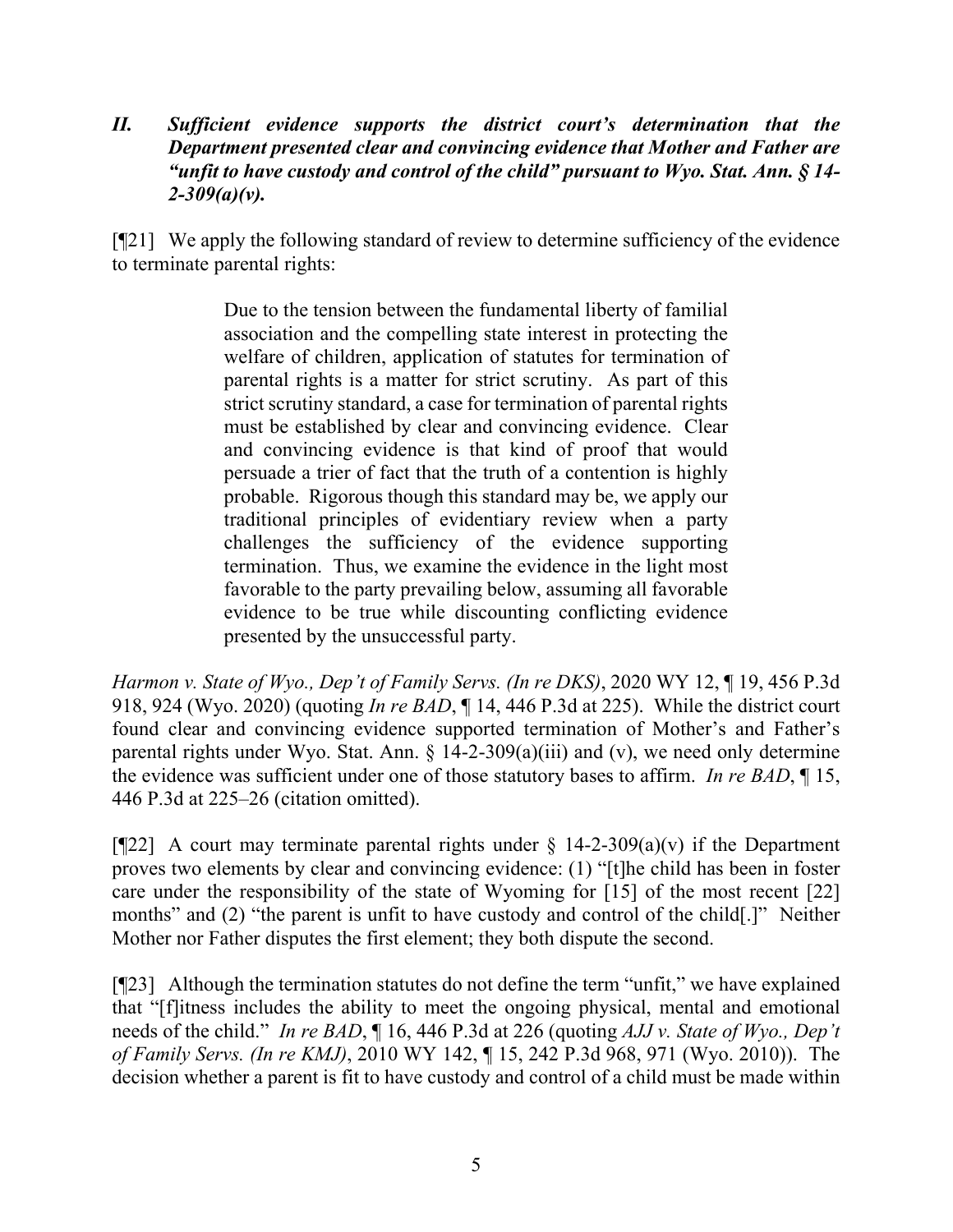the context of the particular case—it "depends upon the situation and attributes of the specific parent and child." *Id.* (quoting *In re KMJ*, ¶ 15, 242 P.3d at 971).

[¶24] "[I]n the ordinary parental rights termination case consideration must be given to a combination of factors, incidents, and conditions that demonstrate" fitness. *Id.* (quoting *CL v. State of Wyo., Dep't of Family Servs. (In re AD)*, 2007 WY 23, ¶ 26, 151 P.3d 1102, 1108 (Wyo. 2007)). "Rarely do we find a single condition or incident that, standing alone, would justify termination." *Id.* (quoting *In re AD*, ¶ 26, 151 P.3d at 1108). Rather, fitness "is usually manifested by numerous incidents and conditions extending over a considerable length of time." *Id.* (quoting *In re AD*, ¶ 26, 151 P.3d at 1108).

[¶25] Mother argues the district court based its fitness determination almost exclusively on her past conduct even though the Department had to prove she was unfit at the time of trial. And, mischaracterizing the factors set forth in *In re DKS*, ¶ 22, 456 P.3d at 925, as a multi-factor balancing test, she contends the Department failed to prove she was unfit at the time of trial.<sup>[7](#page-7-0)</sup> Father asserts the district court "lumped [M]other and [F]ather together,

¶ 22, 456 P.3d at 925 (quoting *Gillen v. State of Wyo., Dep't of Family Servs.* (*In re KCS*), 2019 WY 15, ¶ 13, 433 P.3d 892, 896 (Wyo. 2019)). The list is not exhaustive. We have considered other factors, such as a parent's failure to comply with their case plan. *See, e.g.*, *Clark v. State of Wyo., Dep't of Family Servs. (In re GGMC)*, 2020 WY 50, ¶¶ 32–33, 460 P.3d 1138, 1148 (Wyo. 2020); *In re AD*, ¶¶ 13–30, 151 P.3d at 1106–09.

Moreover, *In re DKS* did not prescribe a multi-factor balancing test as Mother suggests. *Compare In re DKS*, ¶ 22, 456 P.3d at 925, *and Matter of EMM*, 2018 WY 36, ¶¶ 11, 13, 414 P.3d 1157, 1160 (Wyo. 2018) (explaining that a trial court must consider three factors to resolve a motion to set aside entry of default and, in applying the factor test, "[n]o single factor is dispositive of the issue, and the ultimate determination under a factor test rule is made by weighing or balancing the conclusions on the individual factors against one another"). Rather, it repeated a list of examples of the sort of circumstances that, based on our termination of parental rights precedent, may help support the conclusion that a parent is unfit. *See LeBlanc v. State Dep't of Fam. Servs.*, 2017 WY 107, ¶ 23, 401 P.3d 932, 936 (Wyo. 2017) (drawing on five

<span id="page-7-0"></span><sup>&</sup>lt;sup>7</sup> In re DKS identified "[f]actors we have considered when evaluating whether the Department established by clear and convincing evidence that a parent is unfit":

<sup>1)</sup> inability to assist with therapy and recovery of a child with significant mental health needs; 2) lack of contact with and expressed lack of desire to take custody of the child; 3) contribution to the child's mental health or behavioral problems; 4) unstable living situation relating to employment or maintenance of a suitable home; 5) criminal record, particularly one primarily related to drug use, or a pattern of ongoing drug use; 6) failure to take responsibility for past conduct; 7) lack of emotional bond with the child; 8) failure to develop child-rearing skills; 9) convictions for crimes involving a potential for harming the child; 10) inability to monitor or make healthy nutritional choices or to provide a safe environment; 11) a history of surrounding herself and the children with unsafe individuals; and 12) the child has become upset by or resistant to visitation with the parent.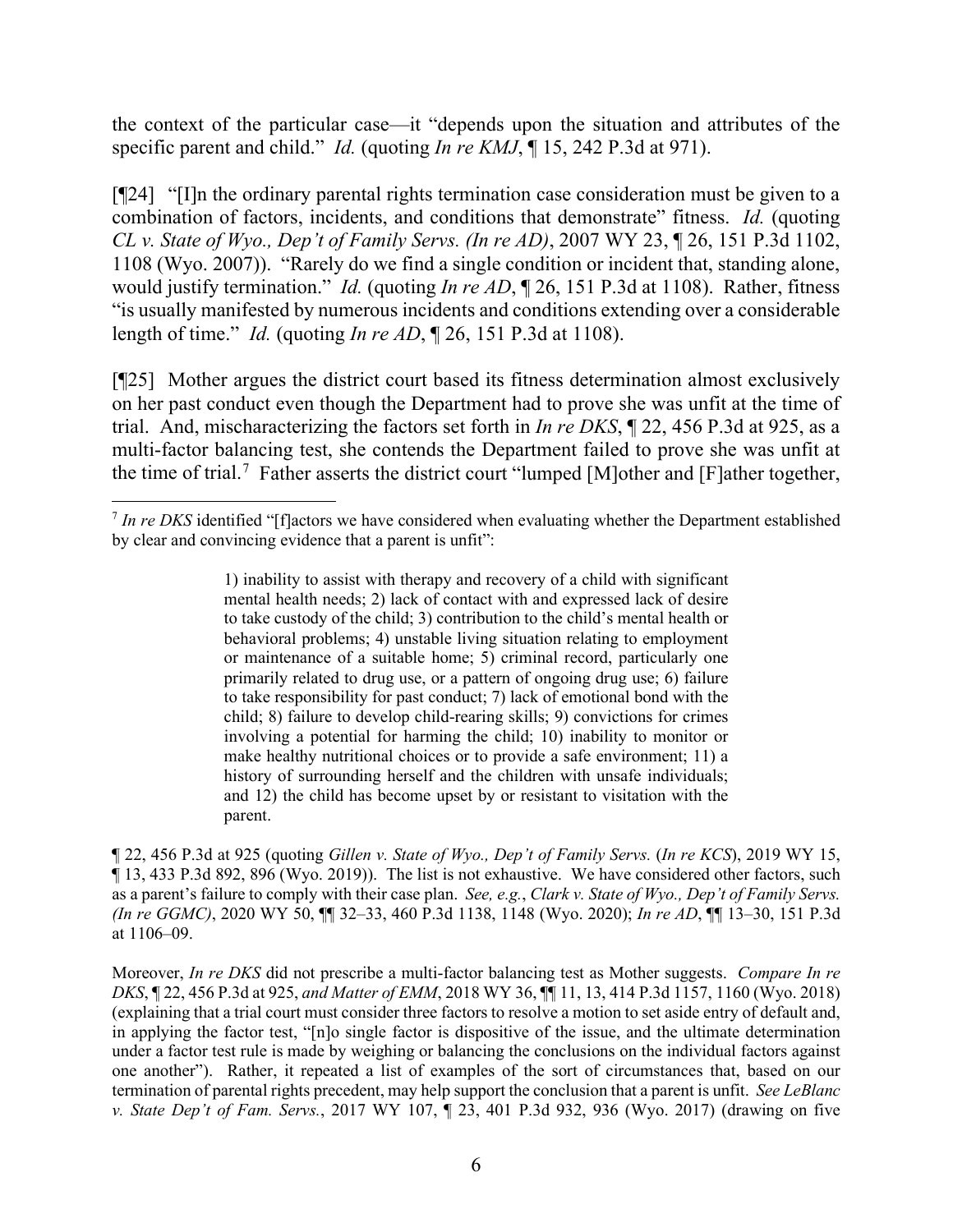improperly holding evidence about one parent against the other." He also challenges the emphasis placed on certain evidence and the district court's stated rationale for terminating his rights. In sum, Mother and Father would have us focus exclusively on their respective progress as of trial.

[¶26] We acknowledge Mother's and Father's fitness improved from approximately October 2019 through August 2020—a few months after the Department filed its termination petition and for about 10 months leading up to trial. Mother and Father had been living in the same apartment since June 2020. Ms. Batista visited the home in July and deemed it adequate. Mother had been reporting for drug testing three times a week since her release from jail in November 2019 and she had been testing negative. She had not engaged in criminal activity since her release. She completed a clinical assessment for mental health and substance abuse in March 2020, and attended a few counseling sessions after that. She completed a parenting course in Spring 2020, five sessions of relapse prevention in October 2019, and a domestic violence curriculum in August 2019.

[¶27] Father had been required to report for drug testing three times a week since his release from jail in October 2019. Though an exhibit reflected that he missed several testing dates in November and December 2019, and Ms. Batista testified that he missed several testing dates between November 2019 and February 2020, he otherwise tested negative for drugs prior to trial. He faced no criminal charges after his release from jail. He completed a clinical assessment for mental health and substance abuse in February 2020, as well as a parenting course in Spring 2020. He testified that he had been working at a fast-food restaurant since April or May 2020 and made about \$2,000 per month.

[¶28] Our decision, however, does not rest on these facts alone. We must examine all the evidence in the light most favorable to the Department because it prevailed below. *See In re DKS*, ¶ 19, 456 P.3d at 924. In other words, we must assume all evidence favorable to the Department to be true while discounting conflicting evidence Mother and Father presented. *See id.* Evidence of past behavior is also relevant to our evaluation of parental fitness at the time of trial. *See RGS v. State of Wyo., Dep't of Family Servs. (In re KGS)*, 2017 WY 2, ¶ 16, 386 P.3d 1144, 1147 (Wyo. 2017).

# **Failure to Comply with Case Plans**

[¶29] Central to the Department's case, Mother and Father made no progress on their case plans for 18 months—from April 2018 to Fall 2019—and, considering the record as a whole, they made limited progress over the next 10 months leading up to trial. The case plan requirements and evidence pertaining to each objective help provide a complete

termination of parental rights cases to establish the list for the first time and noting that "in a number of cases, this Court has more specifically delineated the sort of factors that will, in sufficient combination, support a conclusion that a parent is unfit to have custody and control of her children").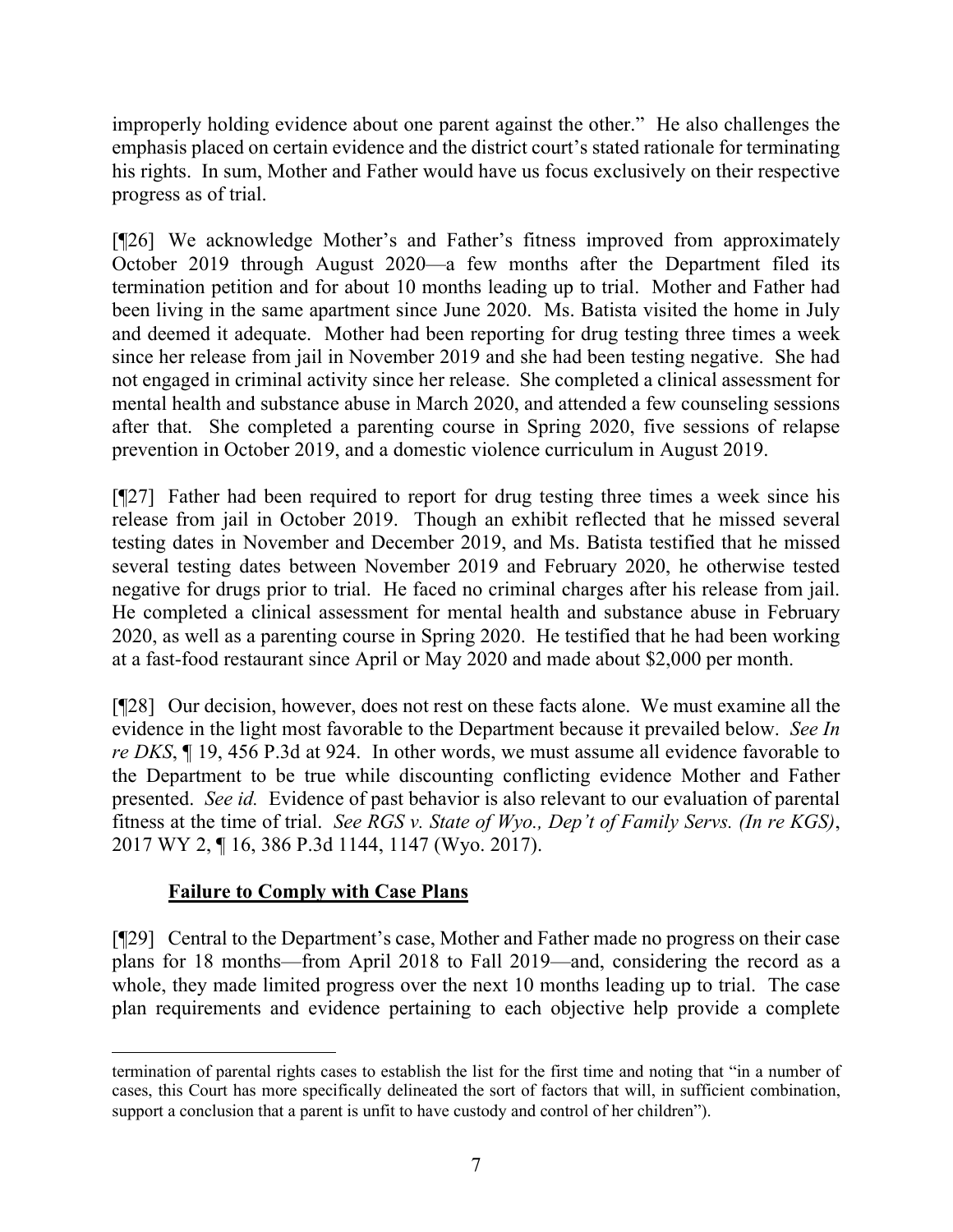picture of Mother's and Father's fitness as of trial, so we consider those requirements and objectives in turn.

[¶30] The case plans included general requirements related to the proceedings, and cooperation and communication with the Department. Mother and Father were required to attend and participate in developing the case plan; attend and participate in multidisciplinary team meetings and court hearings; keep the case worker informed of their address/phone number; sign forms to release/share information with professionals as appropriate; and keep the case worker advised of any changes in circumstances including, but not limited to, arrests, relapses, hospitalizations or changes in people living with them.

[¶31] Mother never signed the April 2018 case plan, and Father signed it only after the juvenile court ordered the parents to do so. They did not attend multidisciplinary team meetings in May 2018, October 2018, December 2018, March 2019, and December 2019; they did attend such meetings in March and June 2020. They did not consistently attend family meetings. The Department had difficulty maintaining contact with them throughout the case.

[¶32] The case plans required that Mother and Father take the following steps to obtain/maintain suitable and stable housing: actively seek safe housing options; obtain suitable housing within three months of the case plan filing; provide the Department proof of a lease within one month of signing; ensure all residents follow the lease terms; maintain a clean and safe home free from health/safety hazards; maintain living arrangements for a minimum of three months; and inform the worker of any residence changes within 24 hours.

[¶33] Neither parent obtained suitable housing within three months of the April 2018 case plan filing. By trial, they were close to maintaining adequate housing for the prescribed minimum three months. They had a history of unstable housing, including periods in which they experienced homelessness, "couch surfed," or were in jail.

[¶34] The case plans required that Mother and Father take the following steps to stabilize their mental health so they could safely and effectively parent: participate in a mental health evaluation within three months of the case plan filing; follow the mental health provider's recommendations; sign a release so the Department can communicate with the mental health provider; provide the Department a copy of the evaluation within two weeks of completion; attend treatment sessions as recommended; take medication according to doctor's orders; and gain an understanding of how their mental health affects their parenting ability. In addition, Mother had to develop a safety plan with the Department and mental health provider for how the children would be cared for if her mental health adversely affected her ability to safely parent.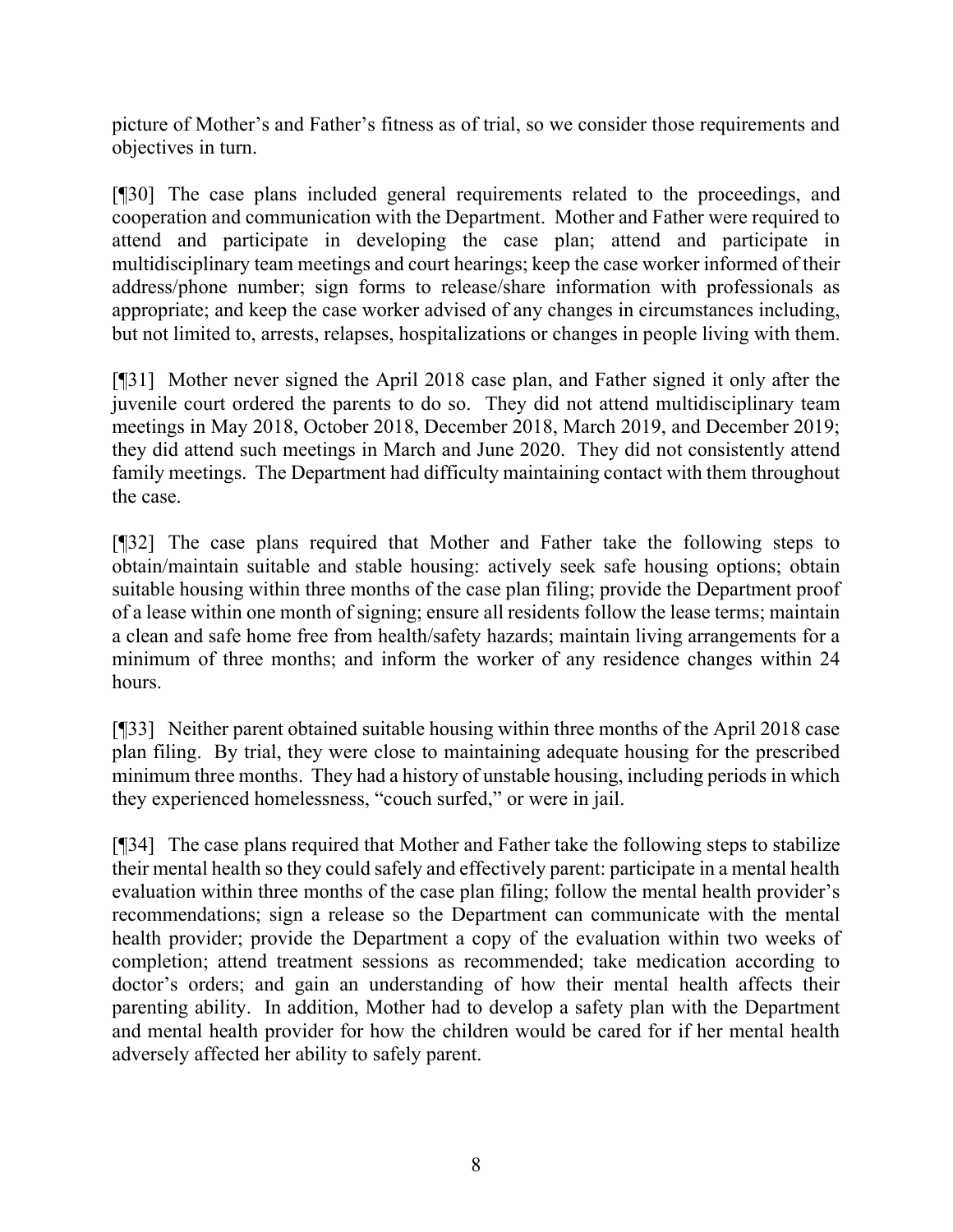[¶35] Neither parent completed a mental health evaluation within three months of the April 2018 case plan filing. It took them nearly two years to do so. Even then, they did not provide the Department a copy of the evaluation within two weeks of completion. Ms. Batista received a copy of Father's evaluation in May or June 2020, and she received a copy of Mother's in August 2020, just prior to trial.

[¶36] Mother had a history of mental health diagnoses. According to a May 2018 Department report, Mother stated that she had been diagnosed with bipolar disorder and schizophrenia; she also had Dissociative Identity Disorder, which resulted in her having an alternate personality. Mother confirmed those diagnoses at trial, but disputed when she was last diagnosed. When Ms. Batista reviewed HB's file, she learned Mother "has an alternate personality named Lydia who was present throughout the H.B. case." There were concerns in 2016 "that Lydia . . . was a source of abuse to the children."

[¶37] Mother had been hospitalized at the Behavioral Health Unit in Cheyenne "quite a few" times for her mental health. She remembered staying there in September 2016, but did not remember her principal diagnoses on discharge being "bipolar II disorder, PTSD, cluster B personality traits, marijuana use disorder, and methamphetamine disorder." She recalled leaving the hospital against medical advice, with several prescriptions. Mother testified that she was not currently on any medication because it did not help.

[¶38] For part of JL's case, Mother showed resistance to seeking treatment. By trial, she had obtained a clinical assessment but attended only a couple of therapy sessions. Christina Schofield, the therapist who completed Mother's clinical assessment and treatment plan in March 2020, testified that the clinical assessment was a basic mental health evaluation. She referred Mother to a psychiatrist for a more in-depth evaluation, and did not know where Mother was in that lengthy process. Ms. Schofield recommended meeting Mother for individual sessions on an "intense basis," at least every two weeks, because Mother had a high level of determination to start and work through therapy. She and Mother also briefly discussed "eye movement desensitization reprocessing" as a treatment option. However, Ms. Schofield had only seen Mother twice since March 2020—once in April and once in August. Ms. Schofield had been available for more regular therapy during that time.

[¶39] Father had done little to address his mental health other than obtain a clinical assessment. The therapist who completed Father's clinical assessment diagnosed him with "[a]djustment disorder with anxiety." The treatment plan included a recommendation for "[Individual] and [Group] therapy CBT, parent training, SFBT, MI" one to five times a month. Father had not participated in therapy as of trial.

[¶40] Father seemed resistant to treatment. At a June 2020 multidisciplinary team meeting, Father stated he was unaware of the recommendation for individual therapy so he had not started it yet, but would follow up with the counseling center to schedule therapy.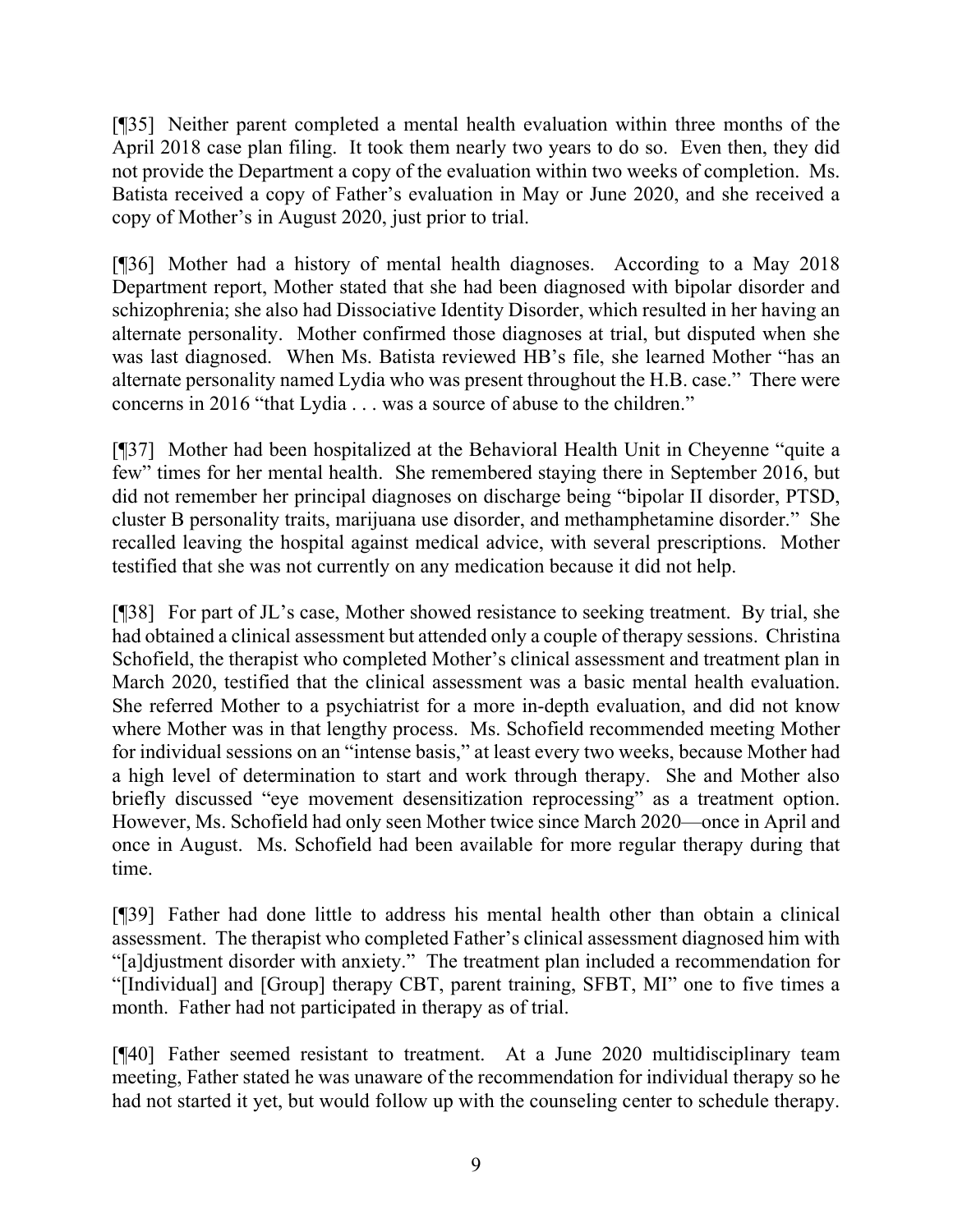At trial just a couple months later, Father did not recall being diagnosed with an adjustment disorder and denied that the assessment recommended therapy. He claimed that, as far as he knew, there were no treatment plans, but he generally conceded the assessment said what it said.

[¶41] The case plans required that Mother and Father take the following steps to embrace a drug free lifestyle: complete a substance abuse treatment evaluation within one month of the case plan filing; sign a release with the provider; provide the Department a copy of the evaluation within two weeks of completion; submit up to three random and observed drug screens per week; actively participate in and follow all treatment recommendations; and remain sober and drug free.

[¶42] Neither parent participated in a substance abuse treatment evaluation within one month of the April 2018 case plan filing. It took them nearly two years to do so as part of their clinical assessments. For approximately 21 months, from January 2018 to October 2019, Mother's and Father's drug testing compliance was hit and miss—they would test for a while and then stop.<sup>[8](#page-11-0)</sup> They each missed dozens of testing dates in 2018.

[¶43] Though Mother was sober for the 10 months leading up to and including trial, she admitted to using methamphetamine for 20 years, including while JL was in her custody. She had attended three substance abuse programs over the years but did not consider any of them successful.

[¶44] Father was not forthcoming about his drug use. On his clinical assessment he reported that he last used a controlled substance five to seven years ago, and only cannabis. The Department reasonably questioned this given his positive test for THC in January 2018 and his criminal record, *see infra* ¶ 50. The district court decided Father's testimony was not credible to the extent he claimed he did not use controlled substances between January 2018 and Fall 2019. *See In re AD*, ¶ 30, 151 P.3d at 1109 ("It was within the district court's province to weigh the evidence and judge the credibility of the witnesses." (citation omitted)).

[¶45] Ms. Batista testified that after Father missed several drug tests between November 2019 and February 2020, she asked him to submit to a hair follicle test. He agreed but then cut his hair and did not complete the test. He submitted to a hair follicle test in March, which was negative for all substances. Father denied cutting his hair after Ms. Batista asked him to submit to a hair follicle test.

[¶46] Although Ms. Batista was proud of Mother and Father for their current sobriety, she expressed concern because, historically, they had not been able to maintain sobriety long term. If they relapsed it could put JL in unsafe situations, both physically and emotionally.

<span id="page-11-0"></span><sup>8</sup> Mother's history of positive drug tests and inconsistent drug testing dated back to 2015.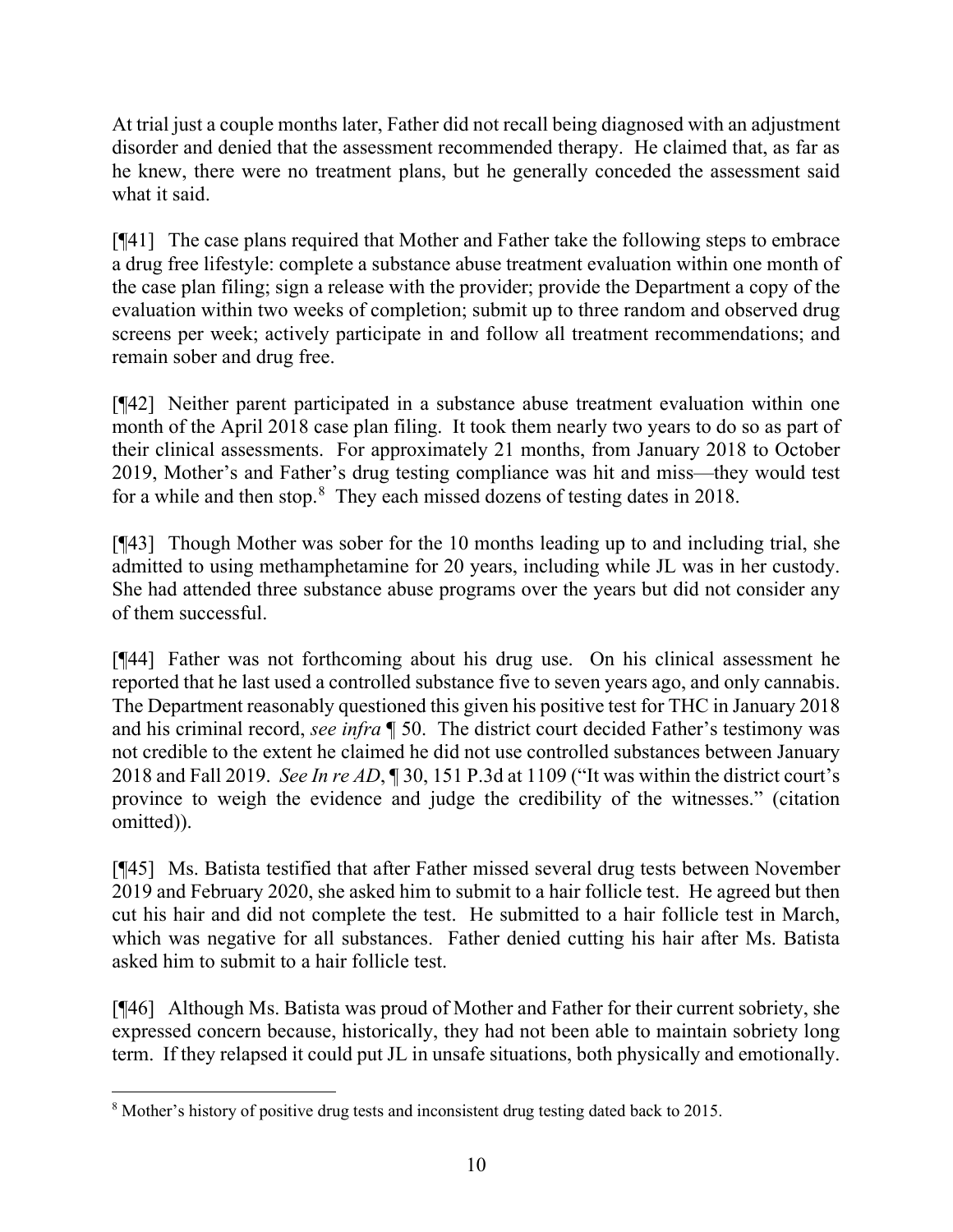[¶47] The case plans required that Mother and Father take the following steps to eliminate criminal activity: have no further arrests or criminal activity; resolve any outstanding warrants; comply with all probation/parole terms; attend all necessary court hearings; and demonstrate a lifestyle free from criminal activity.

[¶48] Neither parent began demonstrating a lifestyle free from criminal activity until Fall 2019. Some of Mother's criminal history related to what she characterized as her "really bad habit of driving when I'm not supposed to[,]" but her more recent criminal history related to drugs. In July 2019 she was arrested for possession of methamphetamine and THC. She pleaded guilty to one charge and the court sentenced her to 60 days in jail. In early September 2019 she was charged with felony possession of methamphetamine after someone found methamphetamine in the jail cell she shared with another individual. She was released on bond in November 2019, pending trial in October 2020.

[¶49] Father's criminal history related to drugs. In January 2006, he was charged with one count of misdemeanor marijuana possession and one count of misdemeanor methamphetamine possession. He pleaded guilty to two counts of possession, was convicted, and received a suspended sentence. Shortly after, he admitted to a probation violation.

[¶50] More recently, in June 2019, Father received a citation for misdemeanor methamphetamine possession after a drug dog alerted on his car and the officer found a small tin with methamphetamine residue behind the center console. He pleaded guilty to possession, was convicted, and the court sentenced him to 60 days, suspended. The following month the court revoked his probation after he was found in possession of a controlled substance, and he was convicted of interference with a police officer after he gave police the wrong name.

[¶51] Finally, the case plans required that Mother and Father take the following steps to adequately provide for JL's needs: obtain financial stability within three months of the case plan filing; provide the Department verification from the employer or financial assistance program; provide adequate food, clothing, and shelter at all times; pay all bills on time; and report all employment changes to the Department within 72 hours.

[¶52] The family had a history of unemployment. The parents did not obtain financial stability within three months of the case plan filing. Ms. Batista had difficulty obtaining employment verification from Father at times, and Mother had not worked since 2010 for various reasons. Neither Mother nor Father had provided JL any financial support since the Department took her into custody in January 2018. Father told Ms. Batista he had hundreds of thousands of dollars in medical debt and when he received medical bills in the mail he sent them back as undeliverable because he could not pay them. Most notably,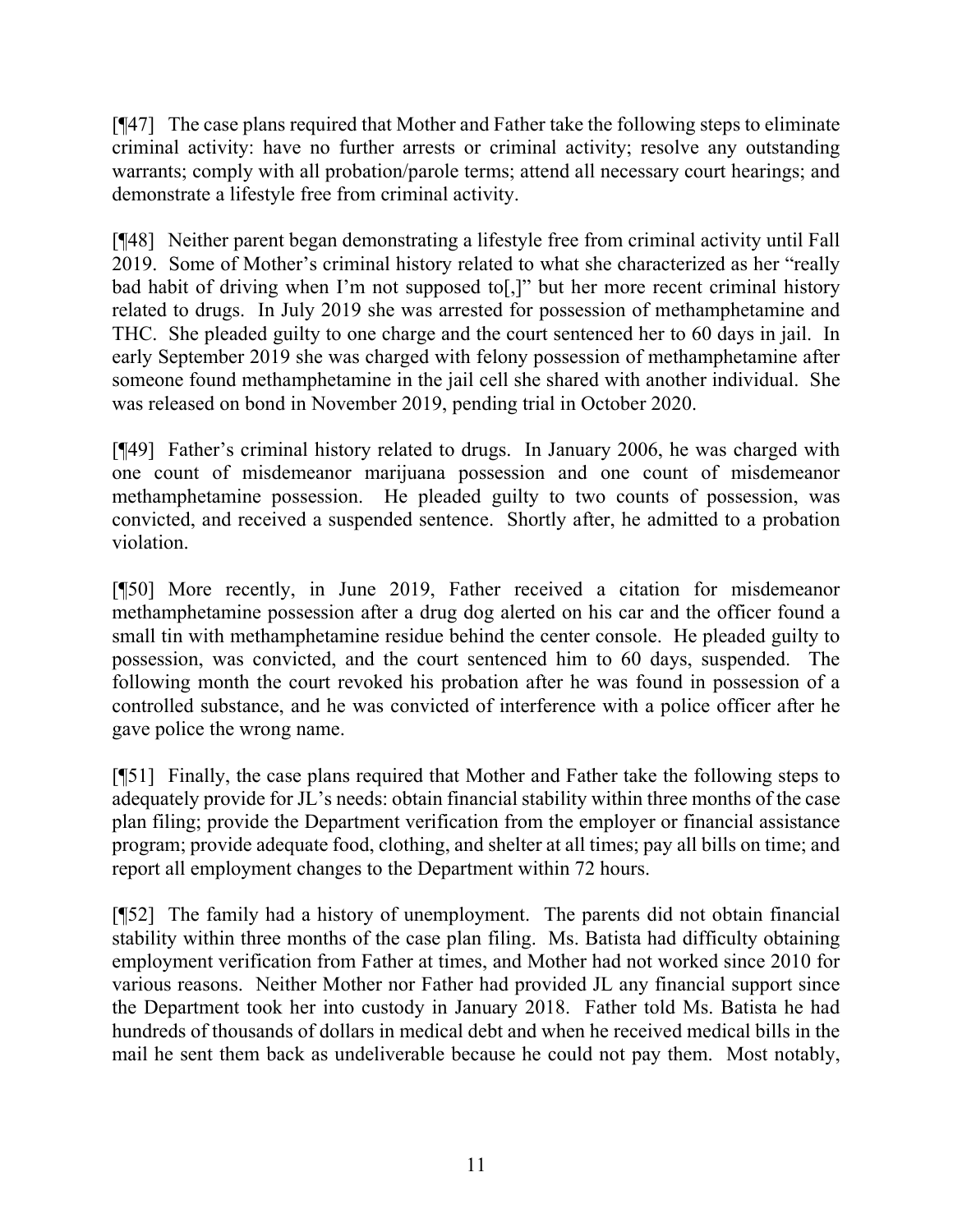despite their tenuous financial stability, the parents did not apply for services and benefits that may have been available through the Department to help them.<sup>[9](#page-13-0)</sup>

# **JL's Needs**

[¶53] JL does not have significant mental health needs. But she does have an adjustment disorder and she needs stability and consistency. The record supports that both parents failed to provide JL stability and consistency when they had the opportunity, particularly with respect to visitation.

[¶54] Tara Rios Vega, JL's therapist from May 2018 through trial, diagnosed JL with an adjustment disorder—"a diagnosis that is given for someone who is going through any issues that are nontypical." For JL "it was the issue of not being in the genetic family's home."<sup>[10](#page-13-1)</sup> As part of JL's initial treatment, the parents were allowed bi-weekly supervised visits with four primary rules: (1) no gifts unless for a holiday or birthday; (2) no time alone with the child; (3) no inappropriate comments; and (4) no promises the child can come home. Ms. Vega supervised four visits which one or both parents attended. At times, Mother made inappropriate comments and Ms. Vega had to intervene. Other times, the parents provided JL gifts and Ms. Vega had to remind them of the rules.

[¶55] In September 2018, Ms. Vega recommended stopping visitation because the parents missed many visits and the inconsistency negatively affected JL, causing her to become discontent, let down, and disappointed. After suspending visits, JL became more content and asked less about her parents. The issues addressed in therapy became more typical for

<span id="page-13-0"></span><sup>&</sup>lt;sup>9</sup> Ms. Batista testified that she provided Mother and Father a list of available services several times. She also testified about instances she tried to help the parents address their financial situation.

For example, in Summer 2019, Mother told Ms. Batista that she had no money and was resorting to "dumpster diving" for food. Ms. Batista offered to help Mother find a job when she was released from jail. Ms. Batista also talked to Mother about the various benefits that she could apply for, such as food stamps. Later that summer, Mother stopped by the Department's office and talked to Ms. Batista about starting to work on her case plan. Ms. Batista gave Mother a list of resources and reminded Mother that she could apply for benefits at the Department lobby. Ms. Batista recommended that Mother schedule a benefits appointment before leaving that day but Mother did not do so.

In January 2020, Ms. Batista met with Mother and Father at the Department's office. When Mother and Father told her they were struggling to feed themselves and pay their bills, she reminded them about benefits that were available through the Department and told them they needed to schedule an appointment with a benefits worker. During the meeting, one of the parents (she could not recall which) filled out a benefits application and said they would turn it in and schedule an appointment before leaving. However, Mother and Father left without doing so.<br><sup>10</sup> Mother and Father both seem to blame JL's adjustment disorder on the Department. However, they fail

<span id="page-13-1"></span>to acknowledge the role Mother's drug use and their warrants played in JL's initial removal from the home, and the role failure to follow their case plans played in JL's continued removal from the home.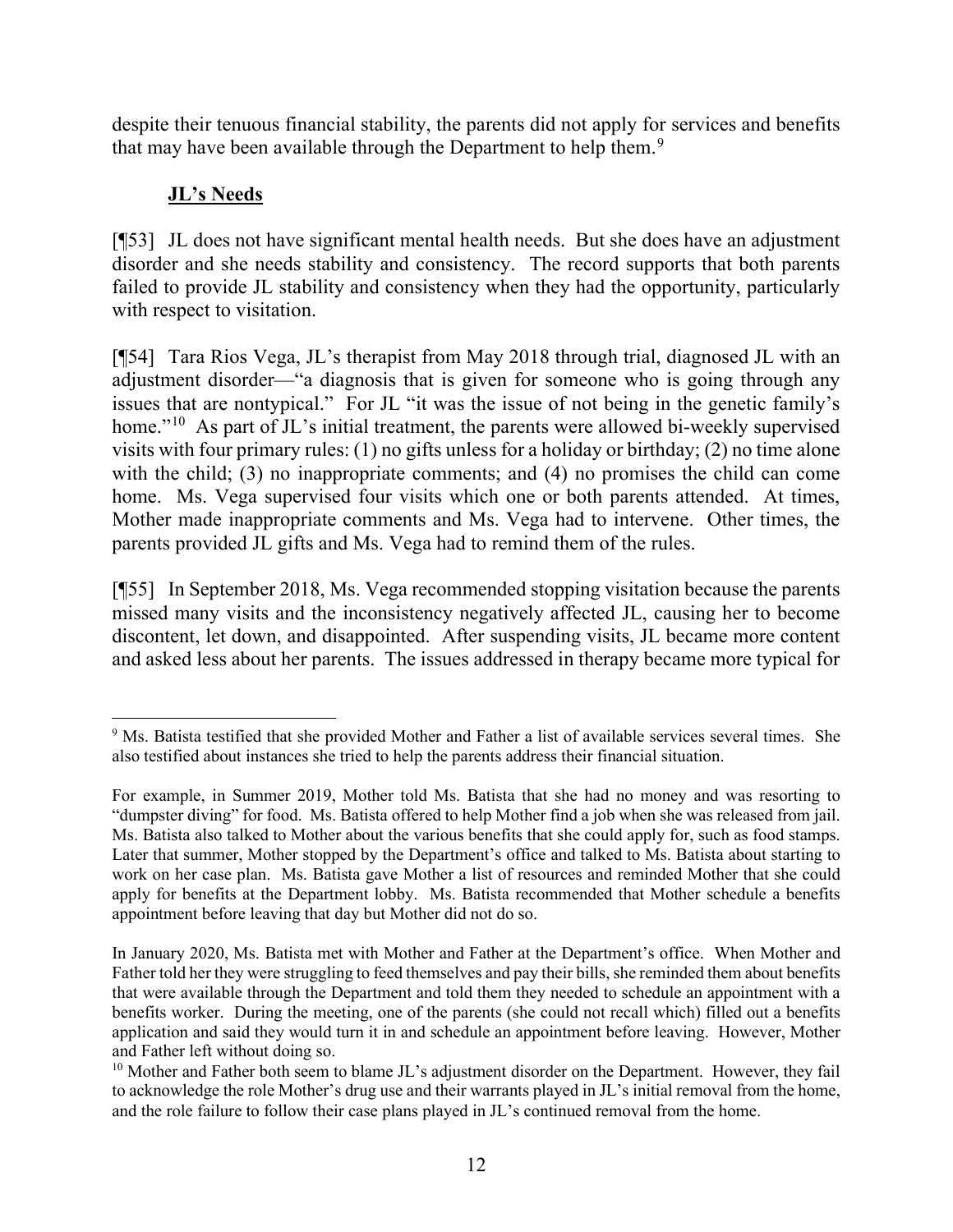JL's age. As JL progressed, the need for therapy tapered off. Ms. Vega last saw JL in April 2020, and JL was adjusting well to the Texas move.

[¶56] According to Ms. Vega, JL functions well in a stable, structured environment. In such an environment, JL had the ability to advocate for herself and utilize her resources she did not have to worry about "what-ifs." If JL were removed from a stable, structured environment they "might see some decompensation[,]" meaning JL's progress "would probably deteriorate or decrease." To Ms. Vega's knowledge, the only trauma JL had been exposed to was instability. Lack of permanent placement affected JL in that she never knew what was coming. Not knowing who she would live with long term caused JL anxiety.

[¶57] Ms. Batista added that if JL returned to Mother and Father she would likely have to restart weekly therapy. There were also concerns that instability in the home could cause JL to develop an attachment disorder.

# **Inconsistent Contact**

[¶58] Mother and Father continued to have inconsistent contact with JL, to her detriment, after formal visitation stopped. For example, in March 2019, the foster parents agreed to meet Mother and Father at a restaurant for a visit with JL, but the visit had to be cut short because Mother and Father appeared to be under the influence of some substance. After that failed visit, the foster parents agreed to try phone calls between JL and Father. The first call went well, but then Father made promises he could not keep. He talked to her about coming home and told her he would call the next day but did not. The foster parents ended the phone calls because JL regressed when they did not occur. She defied the rules, did not listen, and was in a very negative mood. JL told Ms. Batista that she felt like her parents did not love her when they missed visits.

[¶59] In November 2019, Father asked the Department for visitation and Ms. Batista consulted JL's therapist, who advised that visitation with either parent would be detrimental to JL. At that point, it had been roughly eight months since Father had seen JL and seven months since he had talked to her. The previous contacts had not gone well and Ms. Batista remained concerned the contact would be inconsistent and negatively affect JL.

[¶60] After JL moved to Texas in April 2020, Ms. Batista approved Mother and Father sending JL letters, but they sent her only two leading up to trial. They sent the first letter in April. JL intended to respond but never finished and her foster parents did not want to force her to respond if she did not want to. They sent the second letter in June—on the same day they informed the court they were writing letters. They did not write JL any more letters but continued demanding visits.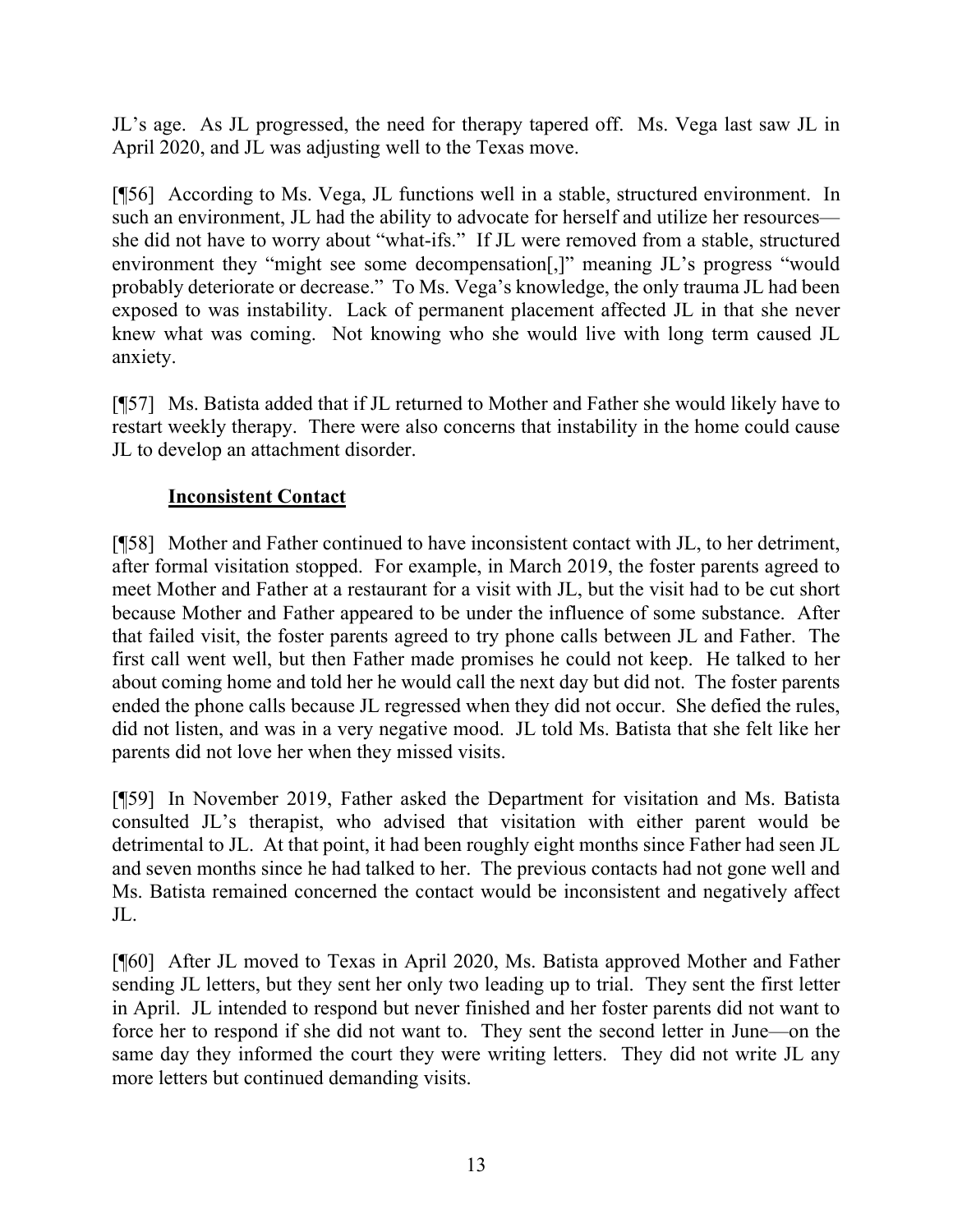[¶61] Viewing this evidence in the Department's favor, it is clear each parent made modest progress on their respective case plans and their efforts came late in the process—nearly two years into JL's case and after nearly five years of Department involvement with their family. And though we agree with Father that in a termination case against both parents, evidence about one parent should not be held against the other, the evidence in this case supported termination of each parent's rights for similar reasons. Mother's and Father's mental health, substance abuse, and criminal activity are clearly intertwined, making treatment all the more important to their ability to safely parent JL and making it all the more troublesome that they did not do more to address the case plan requirements on mental health and substance abuse in the 10 months they were sober. The district court could conclude from the Department's evidence about Mother's and Father's mental health diagnoses with limited treatment, history of substance abuse with recent sobriety and limited treatment, drug-related criminal activity, inconsistent visitation and contact with JL, inconsistent housing, and failure to apply for the services and benefits that may have been available to help them financially, that the Department established by clear and convincing evidence that Mother and Father are "unfit to have custody and control of" JL.

[¶62] This is a classic case where the evidence demonstrates that the child's best interests diverge from the fundamental rights of the parents.

> In similar circumstances, we have said: " 'When the rights of a parent and the rights of a child are on a collision course, the rights of the parent must yield.' " *SD v. Carbon County Dep't of Family Servs.*, 2002 WY 168, ¶ 27, 57 P.3d 1235, 1241 (Wyo. 2002), quoting *Matter of MLM*, 682 P.2d 982, 990 (Wyo. 1984). While parents have a fundamental right to raise their children, children have a right to stability and permanency in their family relationships. Section 14-2-309(a) recognizes there must be limits on the amount of time [the Department] will attempt to rehabilitate a parent while the children remain in foster care. The time limits recognize that the children's right to stability and permanency is superior to the parent's right to familial association.

*In re AD*, **[31, 151 P.3d at 1109–10.** 

[¶63]There is no question that, as the termination trial approached, Mother and Father made greater efforts to rehabilitate themselves. We hope they continue those efforts. But they did not make sufficient progress within a reasonable time.<sup>[11](#page-15-0)</sup> By trial, JL had been placed

<span id="page-15-0"></span><sup>&</sup>lt;sup>11</sup> There is little question that Mother, in particular, suffers from addiction. We recognize the layer of complexity addiction adds to neglect and termination proceedings. *See, e.g.*, *In re R.J.F.*, 2019 MT 113, 395 Mont. 454, 443 P.3d 387 (discussing addiction in the context of reasonable efforts and termination of parental rights). On one hand, the fact that "addiction often involves cycles of relapse and remission"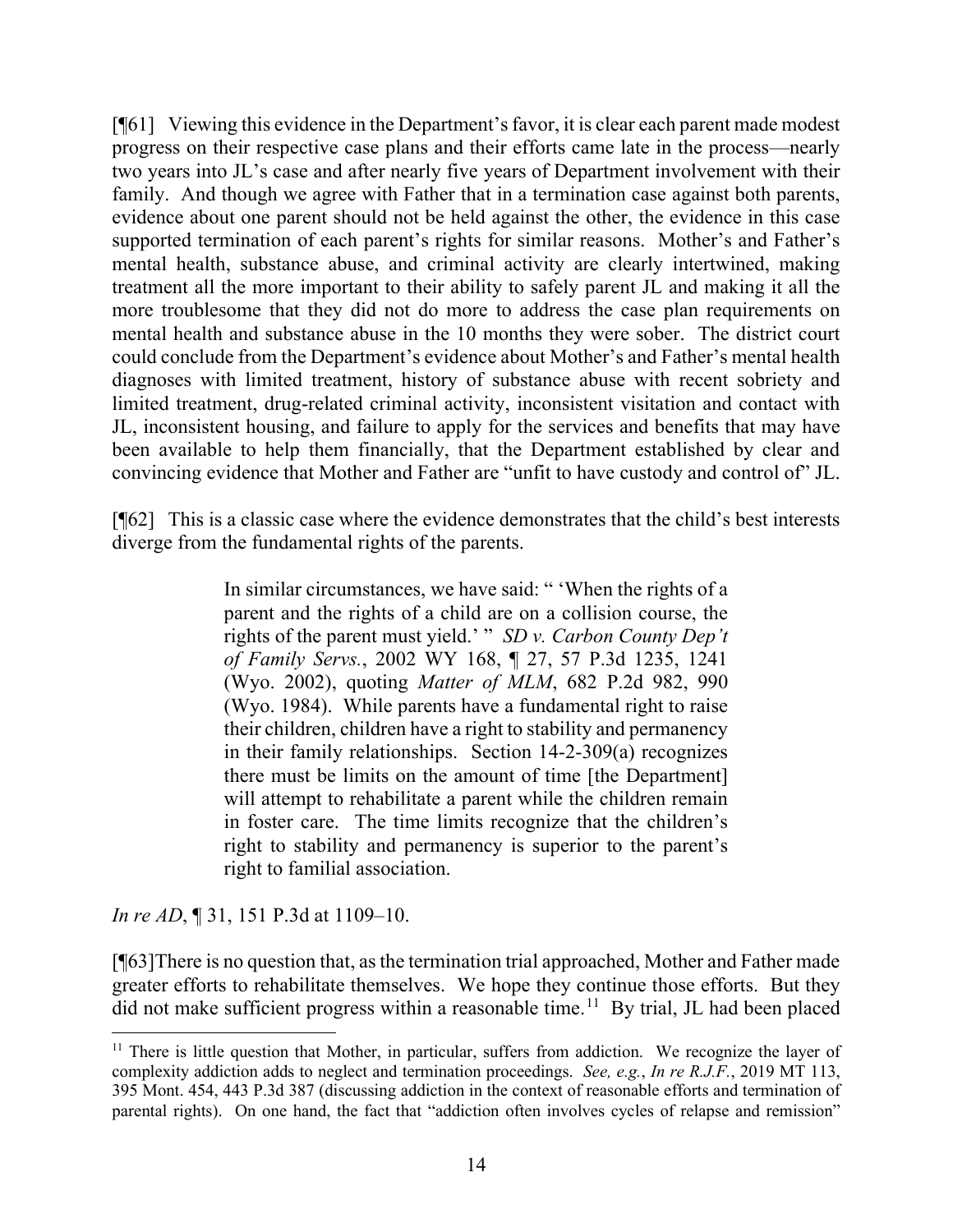out of the home for nearly two and a half years. For 18 months Mother and Father did not comply at all with Department requirements to be reunified with JL, and their efforts were incomplete in the 10 months leading up to trial. At trial, the court had no clear indication of when, if ever, Mother and Father would be sufficiently rehabilitated to provide JL with the stability necessary to allow reunification. Under these circumstances, the evidence supports the district court's decision to terminate Mother's and Father's parental rights.

#### *CONCLUSION*

[¶64] The district court had jurisdiction over the termination proceedings. The Department presented sufficient evidence for the district court to terminate Mother's and Father's parental rights under Wyo. Stat. Ann.  $\frac{12}{14-2-309(a)(v)}$  $\frac{12}{14-2-309(a)(v)}$  $\frac{12}{14-2-309(a)(v)}$ . We therefore affirm.<sup>12</sup>

should "better inform[] the treatment and services a person with a substance use disorder needs to address the problem." *Id.* ¶ 44 n.14. On the other, it "does not excuse behaviors of relapse or one's obligation to seek and participate in treatment[.]" *Id.*

<span id="page-16-0"></span><sup>&</sup>lt;sup>12</sup> Our affirmance does not rely on, and in fact we discount, certain of the Department's evidentiary arguments. For example, at times the Department's emphasis on the parents' limited income ran afoul of our recognition that "[m]any families live in poverty and require state assistance to provide for the necessities of life. This does not make the parents unfit. It defines them as being poor and under our laws being poor is not *per se* an element of neglect." *State of Wyo., Dep't of Family Servs. v. TWE (In re ATE)*, 2009 WY 155, ¶ 24, 222 P.3d 142, 148 (Wyo. 2009). The pertinent problem related to finances in this case was not the parents' limited income, but their repeated failure to apply for the services and benefits that may have been available through the Department to help them. Moreover, we found no support in the record linking JL's unhealthy weight when she was taken into protective custody, and subsequent weight loss after she entered foster care, to anything Mother or Father did or did not do related to her health, such as nutrition and exercise.